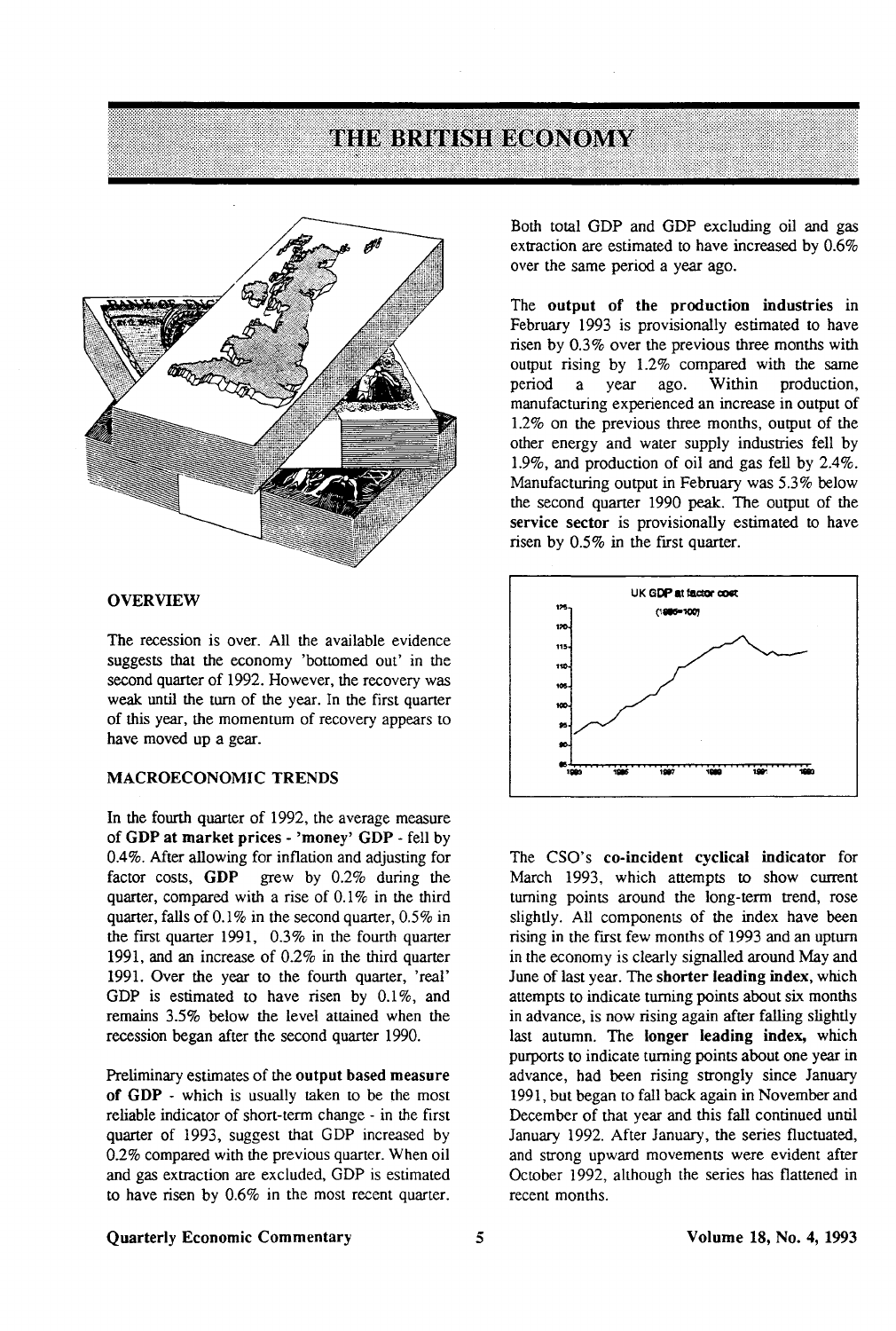In the fourth quarter of 1992, **real consumers' expenditure** rose by 0.3% after rising by 0.4% in the third quarter, by 0.5% in the second quarter, falling by 0.7% in the first quarter, and by 0.1% in both the fourth and third quarters of 1991. Spending during the fourth quarter 1992 rose by 1.3% on the same period a year earlier. In the fourth quarter, spending on durables rose by 0.5%, expenditure on non-durable goods was broadly unchanged, while expenditure on services rose by 0.5%.

The provisional official retail sales volume figures - seasonally adjusted - for March, 1993, rose by 0.5% over February. Over the year to March, the volume of sales rose by 4.1%. Taking the three months to March, the volume of retail sales rose by 1.6% to a level 3.3% up on the same period a year ago. The CBI Distributive Trades survey for March shows retailers continuing to experience sales growth. Sales volumes increased over the year for the third consecutive month, although increases in spending had not spread to all sectors of the high street being mainly concentrated on the large chain stores and mail order companies.



The underlying determinants of consumers' spending still remain relatively weak. The consumer credit figures for February show that net lending by finance houses and other specialist credit grantors (excluding bank loans) rose by £49m, following increases of £151m, £105m, £17m and £72m, in January, December, November and October, respectively. However, the total amount of outstanding consumer credit has until recently been falling since August 1991 except for a small net increase of £1 lm in February 1992. In the fourth quarter of 1992, the balance of outstanding credit fell by £47m, after falls of £147m, £244m and £98m in the third, second and first quarters respectively. In January of this year the balance rose by £75m only to fall back by £19m in February. These data suggest that consumers are

still cautious about their debt position.

The saving **ratio** fell in the fourth quarter 1992. In the fourth quarter the ratio was 11.4%, a decrease of 0.9 percentage points on the 12.3% recorded in the third quarter of 1992. The savings ratio averaged 11.6% in 1992 compared to 9.7% in 1991, 8.3% in 1990,6.6% in 1989 and 5.6% in 1988. The underlying increase in **average weekly earnings** in the year to February 1993 is provisionally estimated to have been 4.5%. This compares with a 4.75% increase in the year to January. **Real personal disposable income** fell by 0.8% in the fourth quarter 1992 to a level 2.5% higher than in the same period in 1991.

Other factors affecting the growth in consumers' spending include: continuing low levels of consumer confidence, as indicated by recent surveys; and a relatively weak **housing market,**  although latest data suggest that house prices are now rising. The Halifax Building Society reported that house prices in the UK rose by 1.6% in April, the largest monthly increase for more than four years.

**General government final consumption** rose by 0.2% in the fourth quarter of 1992, after falling by 1.2% in the third quarter of 1992, rising by 1.1% in the second quarter, falling by 1.1% in the first quarter, rising slighdy by 0.1% in the fourth quarter of 1991, and increasing by 0.4% in the third quarter. Government consumption in the fourth quarter 1992 was 0.2% lower than in the corresponding quarter of 1991.

**Real** gross fixed investment fell again in the fourth quarter 1992. Gross domestic fixed capital formation fell by 0.8% after falling by 0.1% in the third quarter, by 2.4% in the second quarter 1992 and rising by 1.4% in the first quarter 1992 for the first time since early 1990. In the fourth quarter investment stood at 0.7% above the level of a year earlier. Investment in vehicles, ships and aircraft rose by 1.3%, investment in plant and machinery rose by 0.9%, while investment in dwellings fell by 2.4% and in other new buildings and works it fell by 2.6%. Over the year to the fourth quarter, vehicles etc. investment fell by 14.7%, plant and machinery rose by 6.1%, dwellings fell by 1.7%, and other new buildings etc fell by 0.5%.

Turning to the **balance of payments,** the deficit on **current account** for the fourth quarter 1992 was, after seasonal adjustment, £3.56bn, compared with £2.24bn in the third quarter, £3.21bn in the second

#### Quarterly Economic Commentary 6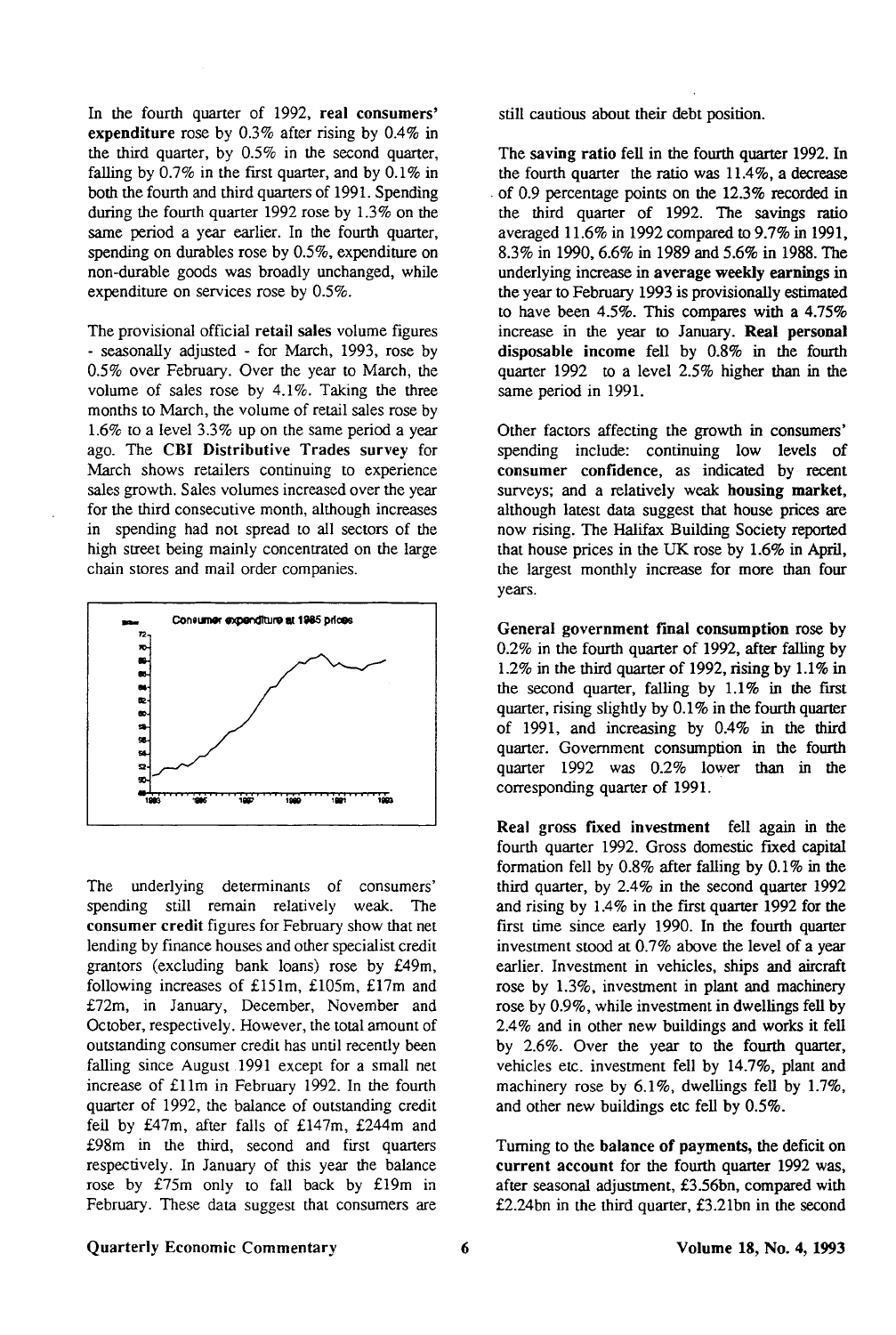quarter, £2.91bn in the first quarter and £1.95bn in the fourth quarter 1991. For 1992 the current account deficit was £11.9bn compared with £6.38bn in 1991, £17.03bn in 1990 and £21.73bn in 1989. **On visible trade,** the fourth quarter deficit rose to £4.35bn from £3.29bn in the third quarter, £3.13bn in the second quarter, £3bn in the first quarter, and £2.87bn in the fourth quarter 1991. Following the completion of the Single European Market at the end of 1992, customs declarations - the former source of trade statistics - are no longer required. No data on trade with other EC countries for the first quarter of 1993 are available. A new system is being put in place to collect intra-EC trade data but it is not expected that these data will be available until June.

#### **THE LABOUR MARKET**

#### **Employment and unemployment**

The level of UK seasonally adjusted claimant unemployment fell in both February and March, bringing to an end 34 months of continuously increasing unemployment. The reductions in unemployment are small, so that the March total is only 31,600 less than the figure for December, and total unemployment therefore remains very high: the seasonally adjusted figure for March 1993 stood at 2,940,800, an overall unemployment rate of 10.5%, with the separate male and female rates of 14.1% and 5.6% respectively. The fall in unemployment for two consecutive months was unexpected. Although it is generally accepted that the economy is now moving out of recession, in past recoveries the labour market reacted has been more sluggishly. Moreover, in the preceding months, there was no clear indication that unemployment was about to peak. The level of unfilled vacancies is a rather erratic series, with a lot of monthly variation, so that over the period in which unemployment was monotonically increasing, vacancies did not continuously fall. However, since December 1992, there has been persistent positive values for the average three monthly change. In February 1993, seasonally adjusted vacancies stood at 122,300, an increase of 21,500 (21.3%) over the November 1992, and 2,300 (1.9%) over February 1992.

Figures for employment lag behind those for unemployment, and at 24,960,000, UK workforce in employment fell 92,000 (0.4%) in the fourth quarter of 1992. However, this has to be set against the 398,000 (1.6%) fall in the previous quarter, and the December 1992 figure was 721,000 (2.8%) lower than for the same month in the previous year. The only indication of labour market recovery here is in services, where there was a small rise in employment of 36,000 (0.2%) in the final quarter, after a very large decrease in the previous quarter. Figures for manufacturing show a continuing employment decline. For the UK figures, the employment fall in the quarter to December 1992 is large at 90,000 (2.0%), and the more up to date GB figures register a decline in the three months to February 1993 of 49,000 (1.2%).

#### Earnings and productivity

In February 1993, the annual rate of increase in British average weekly earnings continued the downward trend which has been virtually uninterrupted since July 1990. The seasonally adjusted actual increase for the whole economy stood at 4.2%, with an underlying increase of 4.25%: the underlying increase at November 1992 was 5% and at February 1992, 7.5%. The decline in wage inflation continues to be more marked in services than manufacturing: for services, the February underlying annual wage inflation level was 4.25%, against the corresponding figure for manufacturing of 5.0%.

Seasonally adjusted whole economy productivity levels increased by 1.0% in the fourth quarter of 1992, and were 3.1% higher than in the fourth quarter of 1991. Manufacturing productivity has shown an even more persistent rise, with an increase in output per employee of 3.7% in the quarter to February 1993, and an increase over the year of 7.2%. When the productivity results are combined with the wage inflation figures they show whole economy unit labour costs falling in the second and third quarters of 1992, and a very small increase (0.1%) in quarter four. Unit labour costs in the fourth quarter of 1992 were only 1.9% higher than the corresponding value in the last quarter of 1991. In manufacturing the improvement is even more marked: unit labour costs falling since October 1992, and the February 1993 figure is 1.7% lower than November 1992 and 2.0% lower than February 1992.

## **PROGNOSIS**

The recession is over. All the available evidence suggests that the economy 'bottomed out' in the second quarter of 1992. However, the recovery was weak until the turn of the year. In the first quarter of this year, the momentum of recovery appears to have moved up a gear. Manufacturing output rose

#### **Quarterly Economic** Commentary **Volume 18, No. 4, 1993**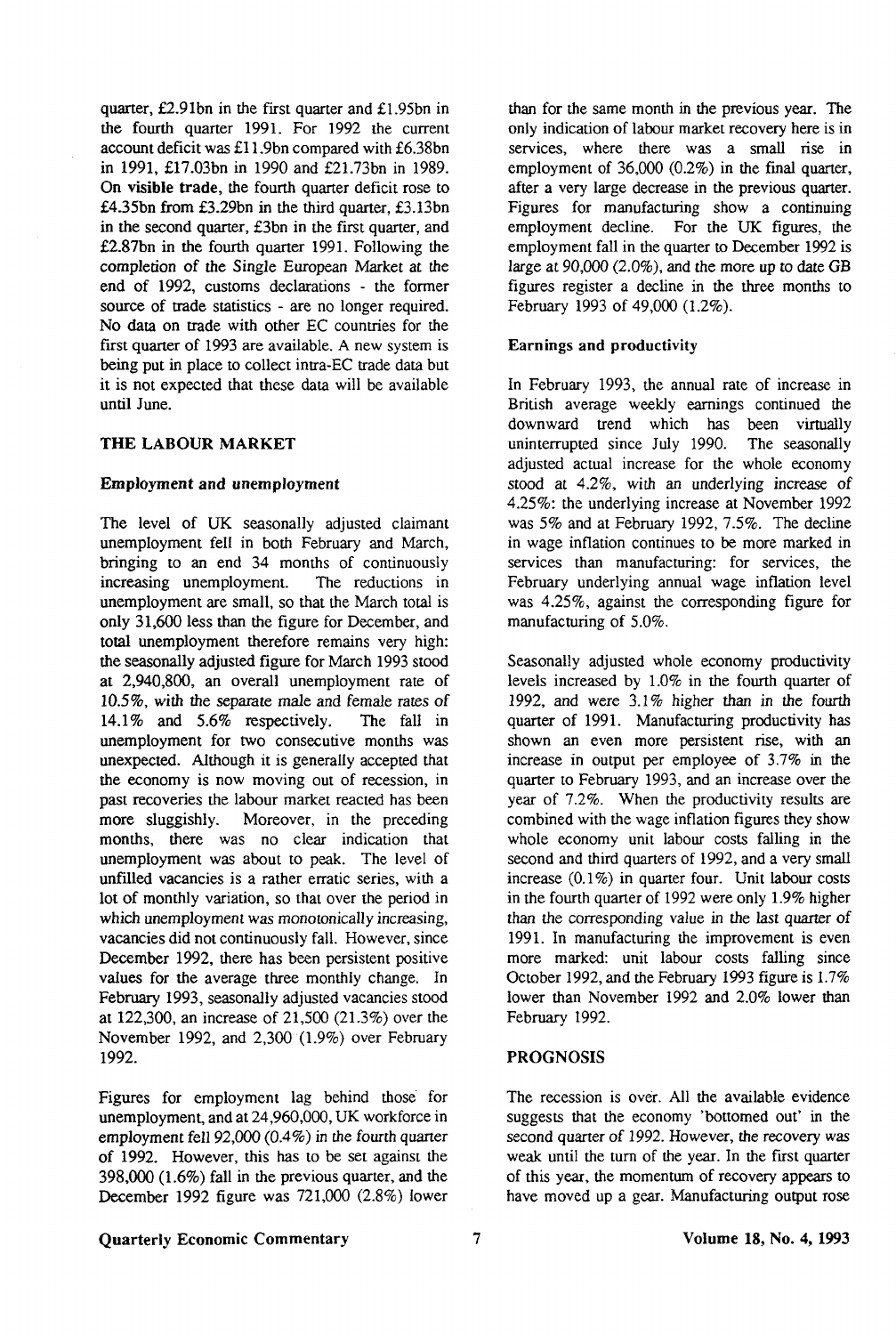by 1.2% in the three months to February. Non-oil GDP appears to have risen by 0.6% in the first quarter. Surveys are reporting that business confidence is high. Retail sales are showing signs of strong growth, rising by 1.6% in the three months to March, and consumer spending generally continues to rise. Unemployment has fallen for two consecutive months and activity in the housing market has picked up with turnover rising and increases in house prices reported for the first time in many months. Yet it is not all good news. Consumer confidence is reported to be weak. Investment performance is disappointing. Growth in consumer spending has yet to spread to all areas of the high street. And the trade balance continues to deteriorate, although the picture is clouded by the absence of intra-EC trade figures during the first half of this year.

The general consensus amongst forecasters is that recovery will remain relatively weak this year, with GDP expected to grow by no more than 1.5%. The prospects for external demand are uncertain. Recovery in the US is hesitant and recession in Germany suggests that the UK cannot look to Europe for the desired growth in demand. The slow growth of broad money (M4) is causing concern to some economists suggesting that the current revival of demand cannot be maintained. Economists of a more Keynesian persuasion are less concerned about this apparent monetary constraint on growth. They take the view that the demand for goods and services will benefit as people seek to run down the sizeable money balances built up in the 1980s due to lower real interest rates having raised the opportunity cost of holding money. We are sympathetic to this latter view and do not believe that a deficiency of domestic household demand will abort the recovery. Nor do we believe that inflation will act as a constraint over the next twelve to eighteen months. The once-and-for-all effect of devaluation appears to have fully worked through the economy. There are few signs that pay claims are accelerating and some economists are arguing, perhaps prematurely, that a 'new pay culture' has been created. Added to this is the obvious point that much spare capacity exists in the economy. Estimates of the extent to which the economy is below potential output range from 6% to 13%. On either figure, there is sufficient spare capacity to allow considerable annual growth without much acceleration of inflation for a few years at least.

Yet this relatively sanguine view must be tempered by recognition of the potential limits on future

economic growth of what has become known as the 'twin-deficits' problem. The public sector borrowing requirement (PSBR) is now at around 6% of GDP and forecast to rise to over 8% next year. The Chancellor's Budget measures are unlikely to make much inroad into this significant deficit. Increased economic growth will reduce the deficit but according to recent OECD estimates the cyclical (ie. recession) element of the revenue shortfall does not account for the major part of the deterioration in the public finances. On present policies, the scale of the deficit is likely to threaten recovery in the long term by increasing the risk of higher inflation, higher real interest rates and greater debt interest. The government will clearly be tempted to cut back public expenditure significantly in the November Budget. This would be a mistake. Public expenditure must be kept under strict control but there is little value in swingeing cuts in expenditure programmes. Capital programmes are the easiest politically to cut. But the government appears now to be more aware of the dangers to the supply side of the British economy of cutting these back for stabilisation purposes. Further privatisation, which in this context is effectively an accounting device for cutting back the PSBR, is likely to be increasingly opposed on the government backbenches by MPs fearful of the political implications. Cuts in current expenditure will superficially appear to be the most attractive and a further tightening of public sector pay restraint the most likely target. However, the implementation of such measures could be severely de-stabilising. The public sector is already labouring under quite marked pay restraint, coupled with restructuring and manpower reductions. A further tightening of the screw on pay could provoke widespread industrial action which would have damaging implications for the economy. It could result in much of the hard won responsibility on pay displayed by the public sector unions in recent years being thrown away in a scramble to right felt injustices. Moreover, it would be likely to precipitate knock-on effects in the private sector, stimulating industrial action there and increasing the pressure on employers to give up some of the benefits of devaluation.

In the March Budget the Chancellor was probably right not to raise taxes immediately. At the time, the strength of the recovery was unclear and consumer confidence could have been damaged at the expense of the nascent recovery. However, we expect that by November the recovery will be sufficiently well established for further tax increases to be a feasible policy option. These can be 'sold' to the markets and the general public as a necessary

# Quarterly Economic Commentary Volume 18, No. 4, 1993